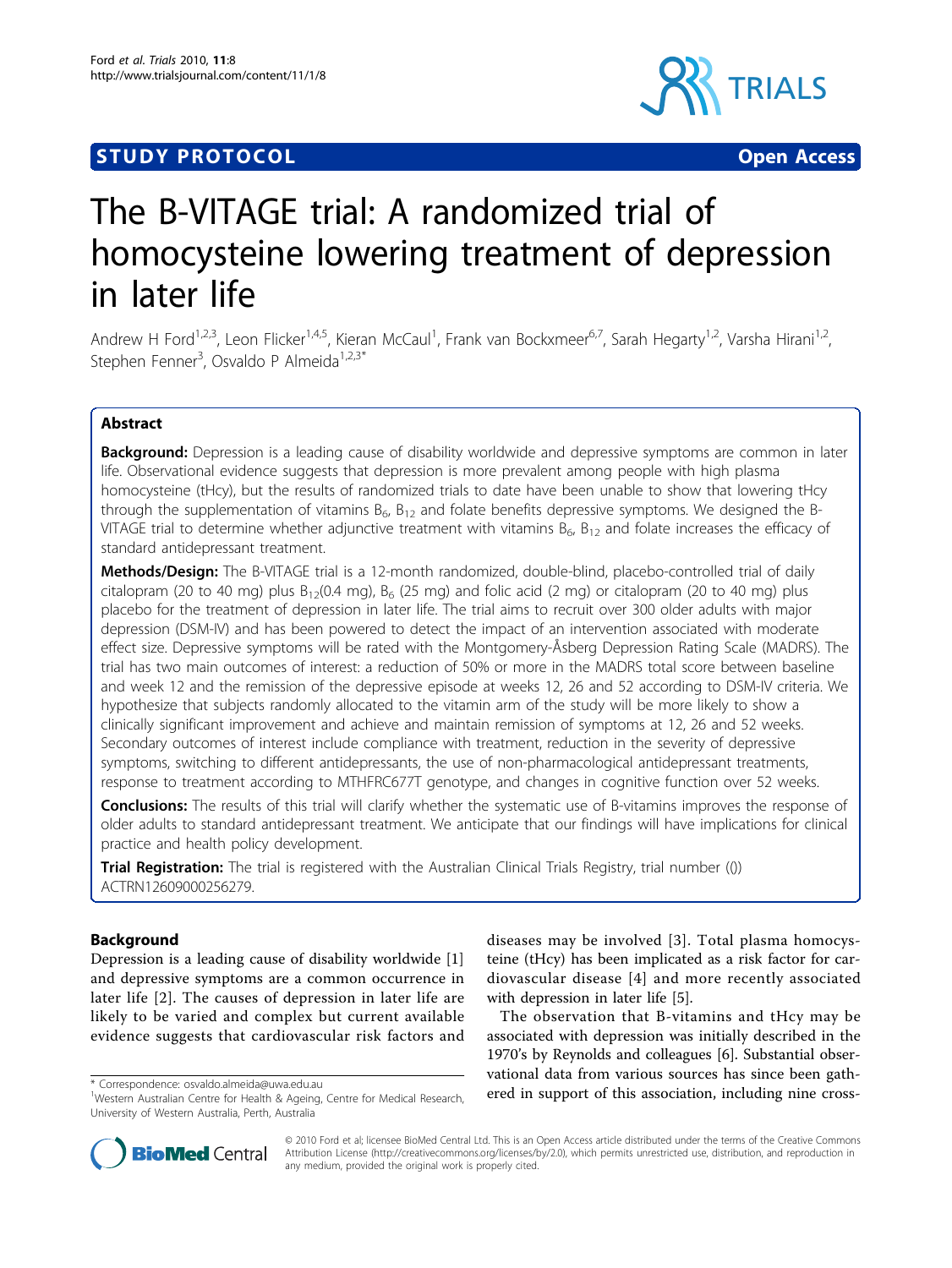sectional studies showing that older men and women with depression have higher tHcy than their nondepressed peers [\[5](#page-6-0),[7-](#page-6-0)[14\]](#page-7-0). A recent meta-analysis of all observational studies [[5](#page-6-0)] designed to investigate the association between tHcy and depression in later life showed that high plasma tHcy was associated with an increase in the odds of depression (OR =  $1.70$ ,  $95\%CI =$ 1.38 - 2.08; fixed effects model).

Homocysteine is a sulfur-containing amino acid derived from the essential amino acid methionine through demethylation [\[15\]](#page-7-0). Total plasma homocysteine can be reliably reduced by the simple supplementation of vitamins  $B_{12}$ ,  $B_6$  and folic acid [[16](#page-7-0)] which are all involved in the metabolism of homocysteine through two different pathways.

Homocysteine can be remethylated to methionine via the 5-methyl-tetrahydrofolate pathway that is mediated by the 5,10-methylenetetrahydrofolate reductase (*MTHFR*) enzyme and requires  $B_{12}$  and folic acid, or condensed with serine to form cysthionine in a reaction that uses vitamin  $B_6$  [[17](#page-7-0)]. Methionine is the immediate precursor of S-adenosylmethionine (SAM), the methyl donor of numerous methylation reactions in the brain, many of which are directly involved in the synthesis and metabolism of monoamines such as dopamine, norepinephrine and serotonin [[9\]](#page-6-0). This suggests that the association between elevated homocysteine and depression is biologically plausible.

Another way of investigating the association between tHcy and depression is via the MTHFR gene. MTHFR converts 5,10-methylene tetrahydrofolate to 5-methyltetrahydrofolate which is needed for the remethylation of homocysteine to methionine. Approximately 10% of the population is homozygous for the 677 C $\rightarrow$ T polymorphism of the MTHFR gene. This polymorphism reduces the production of 5-methyltetrahydrofolate and thus increases total plasma homocysteine by around 20% (approximately 2 μmol/L) [\[18](#page-7-0)]. We examined the association between MTHFR C677T genotype, tHcy and clinical history of ever depression in the Health in Men Study (HIMS) cohort [[5\]](#page-6-0). We found that tHcy was 1.4 μmol/L higher amongst TT than CC carriers. We then conducted a meta-analysis of studies investigating the association between depression and MTHFR genotype, including our own data from HIMS. Overall TT carriers had a 22% increase in the odds of depression compared with CC carriers (OR = 1.22, 95%CI = 1.01 - 1.47).

Observational evidence would therefore support a causal link between high plasma homocysteine and depression. The most compelling way to establish causality however, is by means of randomized controlled trials where depressed older adults are exposed to homocysteine-lowering treatment or placebo. Seven clinical trials reported the results of homocysteine-lowering treatment on the mood of people with depression [[19](#page-7-0)-[25\]](#page-7-0). Together, these studies evaluated the effect of some form of B-vitamin supplementation in a heterogeneous group of 788 patients, some of them without clinically significant depression. Their results suggest that folate supplementation may have a role to play in the adjunctive treatment of depression, although the number of patients studied to date is small and the reported benefits associated with B-vitamin treatment are mostly based on post hoc comparisons of subgroups of patients (for example, women but not men).

The results from clinical trials to date are therefore modest at best and do not adequately support the findings of observational research. These seven studies were small in size and some were obviously underpowered to detect smaller clinically significant changes in mood. The trials were heterogeneous in nature and recruited participants with a wide age range and severity of depressive symptoms. Older adults have a higher risk of cerebrovascular disease and are therefore a group that may benefit more from homocysteine-lowering treatment given the hypothesized link between cerebrovascular disease and depression [[3](#page-6-0)]. Trial durations also varied and most available studies were too brief to produce useful information about the clinical implications of longer periods of supplementation.

The B-VITAGE trial aims to recruit a communityrepresentative sample of over 300 older adults (age 60 and older) who will be randomly allocated to treatment with citalopram and vitamins or citalopram and placebo in a double blind fashion for 12 weeks. Citalopram was chosen due to its relatively low incidence of adverse effects, favorable safety profile and relatively low risk of drug interactions [[26\]](#page-7-0). After 12 weeks, the antidepressant management of participants will be devolved to their general practitioner. Blinded treatment with vitamins and placebo will remain unchanged for 52 weeks.

We hypothesize that older adults randomized to receive citalopram and vitamins  $B_{12}$ ,  $B_6$  and folic acid will be more likely to show a clinically significant reduction in the severity of depressive symptoms over 12 weeks. Additionally, we hypothesize that participants in the vitamin group will be more likely to achieve and sustain remission of their depression over 12 months. The study will also aim to investigate whether MTHFR carrier status has any impact on response to supplementation with B vitamins (secondary aim).

#### Methods/Design

#### Study Design

The B-VITAGE trial is a 12-month randomized, doubleblind, placebo-controlled trial of citalopram plus vitamin  $B_{12}$ ,  $B_6$  and folic acid or citalopram plus placebo for the treatment of depression in later life. The Human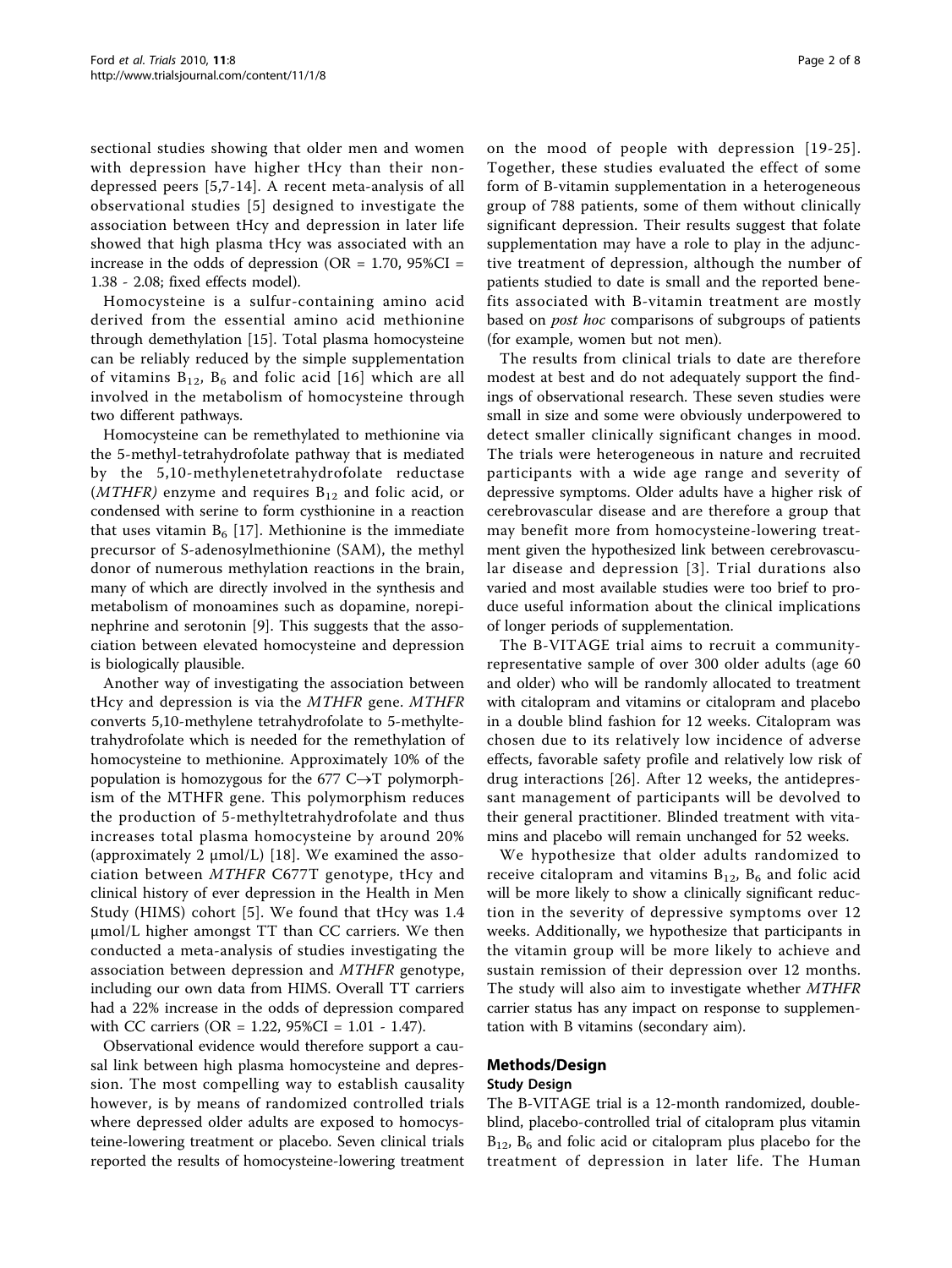Research Ethics Committee of the Royal Perth Hospital approved the study protocol. Recruitment is currently ongoing. The trial is investigator driven and will be coordinated by the principle investigator (OPA). A steering committee consisting of the lead investigators, study coordinator and research assistant will meet on a monthly basis to oversee the running of the trial.

#### Setting

Participants will be treated as outpatients at the Royal Perth Hospital Mood Disorder Clinic in Western Australia, Australia. Taxi vouchers will be provided for travel to and from the hospital if required. Remuneration for participants' time will not be provided.

#### Eligibility Criteria

Participants will be included if they:

1. are aged 60 years or older,

2. satisfy the DSM-IV [\[27](#page-7-0)] criteria for a major depressive episode in the context of a major depressive disorder (recurrent or single episode),

3. have a Montgomery-Åsberg Depression Rating Scale (MADRS) [[28\]](#page-7-0) score of 20 or greater (moderate or severe depression),

4. are fluent in written and spoken English.

We will exclude from the trial older adults who:

1. show evidence of risky alcohol use as judged by an Alcohol Use Disorders Identification Test (AUDIT) [[29](#page-7-0)] score greater than 15,

2. have Parkinson's disease or a documented clinical history of stroke,

3. show evidence of clinically significant cognitive impairment (Mini-Mental State Examination - MMSE [[30\]](#page-7-0) score lower than 24),

4. are actively suicidal or display prominent psychotic symptoms,

5. have a life-threatening illness that is likely to compromise 12-month survival,

6. are unable to follow the research schedule,

7. are currently being treated with a monoamine oxidase inhibitor or electroconvulsive therapy,

8. have a clinical history of an allergic reaction to citalopram or escitalopram,

9. do not provide written informed consent.

Participants taking an antidepressant will not be excluded provided they fulfil the entry criteria (i.e., fail to respond to a trial with another antidepressant) and agree to change the medication to citalopram. In this case, citalopram will be commenced after a one-week washout period to minimize carryover effects from the existing antidepressant while minimizing the risk of deterioration in the mental state of participants that could potentially occur with longer washout periods. We will also include in the study older adults taking vitamins as long as they agree to discontinue their use for the duration of the trial.

The local Ethics Committee questioned the inclusion of participants with a baseline serum  $B_{12}$  <140 pmol/L who drink alcohol, as they could potentially be randomly allocated to treatment with placebo. As a result of these discussions, the B-VITAGE trial will also exclude from participation older adults who have an AUDIT score greater than 7 and a serum concentration of methylmalonic acid (MMA) >0.4 μmol/L. MMA is a tissue marker of vitamin B12 deficiency [[31\]](#page-7-0).

#### Screening and Recruitment Strategies

We have been using five different approaches to screen and recruit community-dwelling older adults with depression:

1. General practitioners in the Perth Metropolitan Area are currently being approached and asked to participate. They will be requested to send an invitation to all their older patients (60+) who have consulted them in the past 12 months. The mail out will include an invitation letter, the Patient Health Questionnaire (PHQ-9), [\[32\]](#page-7-0) the AUDIT, a consent form and information about the study. Potential participants will be asked to return the completed PHQ-9, AUDIT and consent form to the study team if they wish to participate.

2. The Western Australian Centre for Health and Ageing have access to large databases of potential participants from previous studies (DEPS-GP, [[33\]](#page-7-0) n = 4305 and HIMS, [[34](#page-7-0)]  $n \approx 7500$ ) and these will be utilized to aid recruitment. Participants from these studies who have indicated that they would be happy to have future contact with the Centre will be invited to participate.

3. Older Adult Mental Health Services in metropolitan Perth receive approximately 2000 referrals per year, of which roughly 1000 are due to a depressive episode. We estimate that approximately 500 of these patients will be eligible (estimate based on clinical audit of the Inner City Older Adult Mental Health Service) and that 30% will consent to participate. Referrals will therefore be sought from these services.

4. Public advertising campaign. The study will be widely publicized in the media including community newspapers. We will also be distributing flyers in some GP practices and community organizations.

5. The last recruitment strategy will involve contacting individual GPs and seeking referrals directly to the clinic. This will be offered as an assessment service and suitable consenting patients will be enrolled.

Anyone who screens positive on the PHQ (i.e. scores 10 or higher) will be contacted by the research staff upon receiving the questionnaire and invited to attend a clinic appointment within 2 weeks. Patients who decline to participate will be referred to their general practitioners who will be informed of the results of their screening questionnaires. We anticipate that the recruitment of participants will be completed by the end of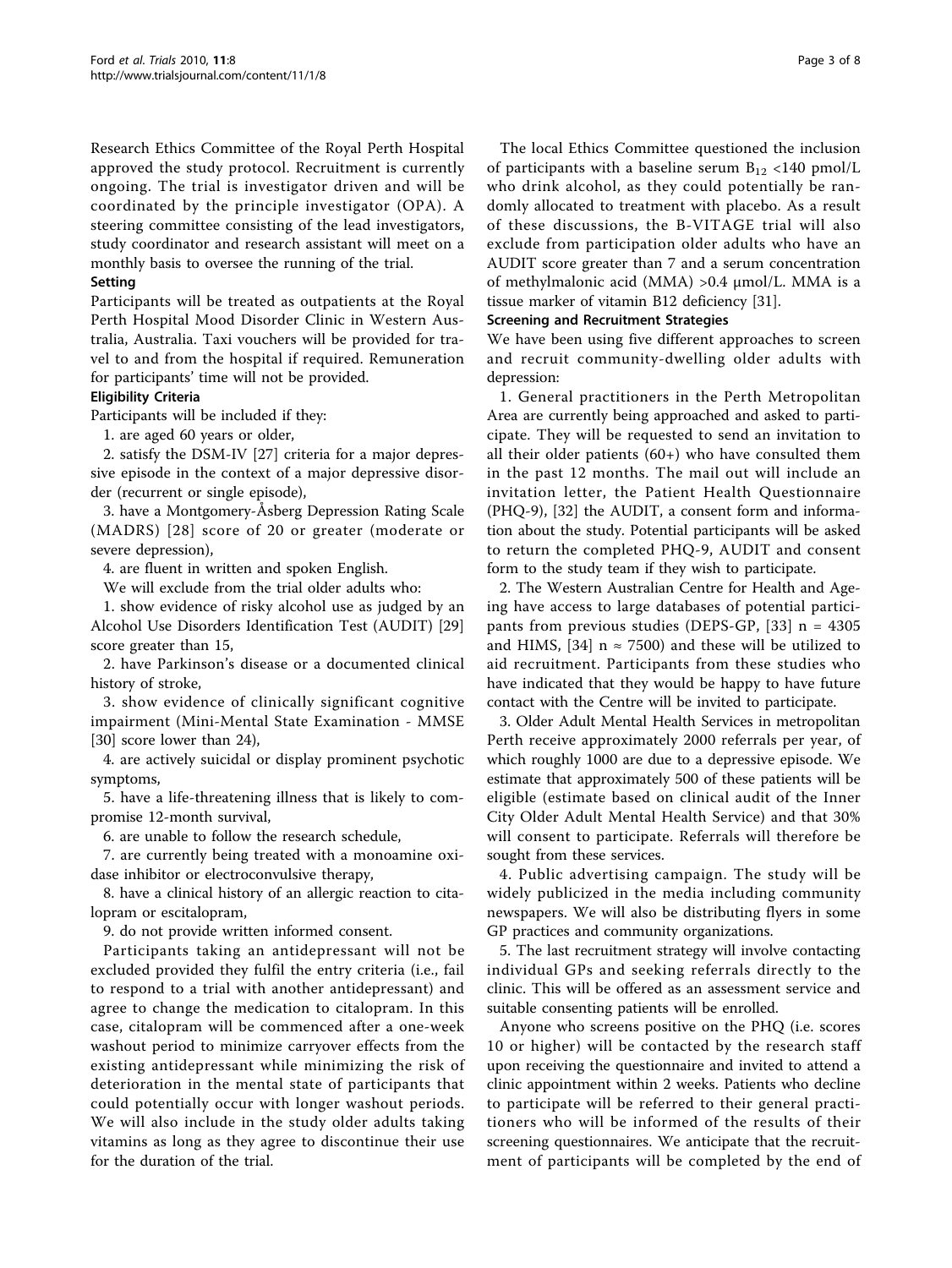2011, and that the final endpoint of the study will be the end of 2012. Clinical records will be managed as per existing hospital policies and participant information kept confidential at all times.

#### **Objectives**

#### 1) Clinically significant improvement in the severity of depressive symptoms

One primary outcome of interest in this study is a reduction of 50% or more in the MADRS total score between baseline and week 12 which is considered to be of clinical significance. Our hypothesis is that participants randomly allocated to treatment with vitamins will be more likely than placebo control subjects to show a clinically significant reduction in the severity of depressive symptoms between baseline and week 12.

#### 2) Remission from index depressive episode

The other primary outcome of interest in this trial is the remission of the depressive episode at weeks 12, 26 and 52 according to DSM-IV criteria i.e. the participant no longer meets the diagnostic criteria for a diagnosis of major depression. Our hypothesis is that participants in the vitamin group will be more likely to achieve and maintain remission of their depression.

Secondary outcomes of interest include compliance with treatment, changes in the MADRS scores from baseline to week 12 (i.e. difference between the groups in their mean change from baseline MADRS scores as a continuous measure), switching to different antidepressants, the use of non-pharmacological antidepressant treatment (such as psychotherapy), response to treatment according to MTHFRC677T genotype, and changes in cognitive function over 52 weeks.

#### **Outcomes**

#### Determining eligibility

#### Depression

Potential participants will be screened with the PHQ-9, a widely used and well-accepted screening instrument for depression. A PHQ-9 total score of 10 or more is associated with 88% sensitivity and specificity for a diagnosis of a depressive episode according to DSM-IV criteria. The PHQ-9 is a simple and easy to use instrument that takes no longer than 3 minutes to complete.

## Risk alcohol use

the AUDIT is a 10-item questionnaire designed to screen for excessive drinking. The scale takes 2 minutes to complete, with scores greater than 15 being indicative of alcohol dependency.

#### Cognitive impairment and function

we will use the Mini-Mental State Examination (MMSE) to assess the cognitive abilities of participants and this will be administered by the research staff during the baseline clinic assessment. Those with a score lower than 24 will be excluded from further participation due to the presence of cognitive impairment. In addition,

trained research staff will administer the Consortium to Establish a Registry for Alzheimer's Disease (CERAD) [[35\]](#page-7-0) neuropsychology battery.

#### Establishing the diagnosis of a major depressive episode

We will use the Mini-International Neuropsychiatric Interview (M.I.N.I.) to assess the current mental state of participants as well as their prior mental health history [[36\]](#page-7-0). The M.I.N.I. is a short structured clinical interview that can be administered by trained research staff. It provides all relevant information to establish the diagnosis of a depressive episode according to DSM-IV criteria. Measuring the severity of depressive symptoms

Participants will undergo a psychiatric assessment with one of the three study psychiatrists who will use the Montgomery-Åsberg Depression Rating Scale (MADRS) to measure the severity of depressive symptoms. The MADRS is widely used in clinical trials of depression because it is demonstrably sensitive to change. The MADRS will be rated at baseline, week 4, 8, 12, 26 and 52. The scale takes approximately 10-15 minutes to rate.

The M.I.N.I. and MADRS will measure the two primary outcomes of interest (i.e. clinically relevant improvement and remission of depressive symptoms).

### Medical morbidities, lifestyle and medications

We will collect information from participants regarding current and past medical history and current medications. We will also record basic demographic information (date of birth, marital status, educational achievement and living arrangements) and will measure weight, height, blood pressure and pulse rate using standard procedures.

#### Monitoring of adverse reactions and events

We will use the Systematic Assessment for Treatment Emergent Effects [[37](#page-7-0)] (Saftee) to monitor for any adverse reactions associated with the use of citalopram and vitamins or placebo. For the purposes of this study this will involve a checklist of symptoms commonly associated with experimental medications and antidepressants in particular, such as tremor, headaches, anxiety, insomnia, gastrointestinal symptoms and sexual side-effects, as well questions about painful peripheral neuropathy which can rarely be associated with excessive vitamin  $B_6$  use [[38](#page-7-0)]. The participant will be asked about the emergence of any new symptoms since the last assessment and these will be rated on a 4 point scale - not at all, a little, quite a bit and extremely. The checklist will be completed during each clinic visit. The investigators will use this to screen for any new symptoms which could be attributed to the study medication as well as to monitor for any changes in the pattern and intensity of symptoms.

An unblinded geriatrician (LF) will independently monitor the blood results and any significant adverse events. He will notify the participant and their general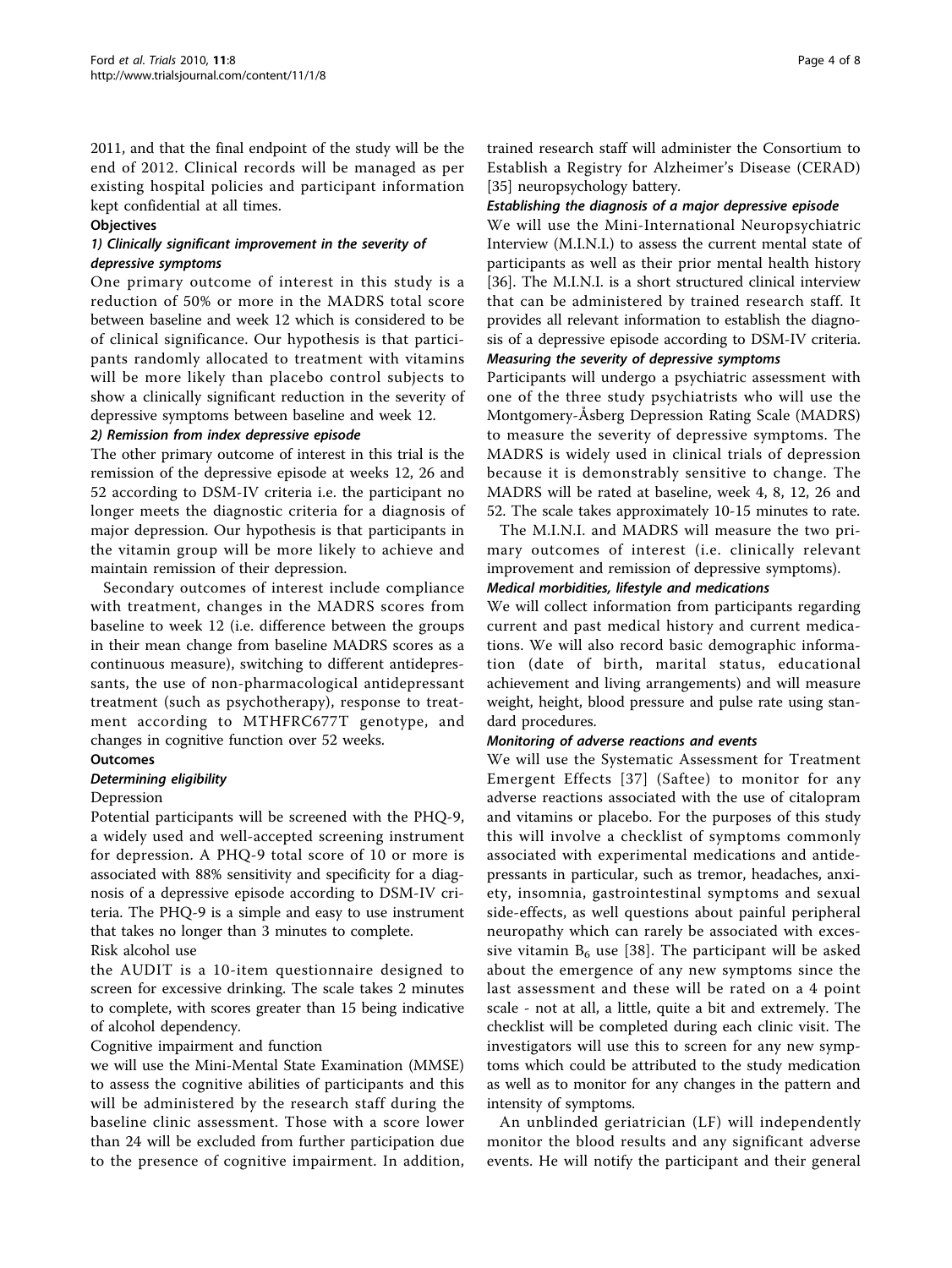practitioner in the event of any concerns. In addition he will notify the Ethics Committee in the event of any serious adverse event and unblinding of the investigators will occur.

#### Biochemistry tests

Fasting blood samples will be collected at baseline and again at weeks 12, 26 and 52 for the assessment of serum  $B_{12}$  and red cell folate (measured by standard competitive assays using the Abbott Axsym analyzer), as well as plasma homocysteine (measured by reverse phase high performance liquid chromatography after treatment with tributylphosphine, deproteinization and fluorogenic derivatization using the method of Araki and Sako) [[39\]](#page-7-0).

## Genetics

Genomic DNA will be isolated from nucleated blood cells via a Triton X-100 method, and the 677  $C \rightarrow T$ mutation will be determined by use of the polymerase chain reaction (PCR) and Hinfl restriction enzyme digestion as described by Frosst et al. [[40](#page-7-0)]*Hinfl* digestion (1.5 U/25 μL reaction mixture) will be performed directly in the PCR tube at 37°C for 4 hours before analysis of restriction fragments by polyacrylamide gel electrophoresis (PAGE; 12% T, 3.3% C) [[41](#page-7-0)]. Allele frequencies will be estimated by gene counting and observed numbers of each genotype will be compared with those expected under Hardy-Weinberg equilibrium. We will aim to clarify if the clinical response to vitamin treatment is affected by MTHFR genotype.

## Sample Size

We based our sample size calculations to test hypothesis 1 on the results of the trial published by Coppen and Bailey, [[22](#page-7-0)] which is the largest study of adjunctive antidepressant treatment with folic acid published to date. This study also enrolled a community-representative sample although recruited adults 18 years and over. The B-VITAGE trial will therefore have the added potential advantage of having participants with higher average tHcy given their older age (60 plus). We have previously shown that tHcy increases with age and that response to homocysteine-lowering vitamins is higher in people with higher tHcy [[17\]](#page-7-0). Fluoxetine and citalopram are both selective serotonin reuptake inhibitors (SSRI's) and have been shown to have similar efficacy in the treatment of major depression [\[42](#page-7-0)]. The addition of vitamins  $B_{12}$  and  $B<sub>6</sub>$  in our study may provide additional benefit (and therefore potentially bigger effect sizes) than folate supplementation alone given their respective roles in homocysteine metabolism.

Coppen and Bailey reported that 64.7% of their subjects treated with fluoxetine 20 mg and folic acid 0.5 mg were free of clinically significant depressive symptoms at the end of 10 weeks (Hamilton Depression Rating Scale score = 9), compared with 48.3% of those receiving fluoxetine 20 mg and placebo. A difference in remission rates of this magnitude is considered to be of meaningful clinical significance [[43\]](#page-7-0). A study with 310 subjects (155 per group) would have 80% power to demonstrate a difference of this magnitude, with 2-tailed alpha set at 5%. We conservatively estimate a 12-week loss to follow-up of 15%, with an additional 10% lost between weeks 12 and 52 (total loss of 25%). Therefore, we will aim to recruit 388 older adults with a depressive episode into the trial (194 subjects per group).

To estimate the power of our study to test hypothesis 2, we used previously published data showing that about 35% of older adults with depression either remain depressed or relapse during the first year of treatment [[44\]](#page-7-0). A study with 155 subjects per group by the end of 12 months will have 81% power to declare as significant a between group difference of 15% (35% vs 20% for placebo and vitamins, respectively). Finally, a study of this size will have 80% power to declare as significant a mean difference of MADRS scores between the groups of 2.3 points (standard deviation = 7, alpha =  $0.05$ ) [\[45](#page-7-0)]. Changes in the scores of the MADRS between baseline and week 12 will constitute a secondary outcome of interest for the study.

#### Randomization

Participants will be given consecutive numbers and will be allocated to treatment with citalopram plus B-vitamins or citalopram plus placebo according to a list of random numbers generated by computer in random permuted blocks of 6 to 16. This strategy decreases the risk of unblinding of participants in one particular block if, for some reason, the group membership of one of its members is disclosed. The list will be generated and maintained centrally by the Pharmacy at the Royal Perth Hospital until the last assessment of the study is completed.

#### Intervention and Blinding

Eligible participants will be randomly allocated to treatment with citalopram plus 400 μg vitamin  $B_{12}$ , 2 mg folic acid and 25 mg  $B_6$  or citalopram plus placebo. These doses have been shown to be effective in lowering homocysteine levels [[17\]](#page-7-0). Citalopram will be introduced at a dose of 10 mg per day and increased to 20 mg per day after 2 weeks. After 4 weeks of treatment the dose of citalopram will be increased to 30 mg for those who still meet DSM-IV criteria for a depressive episode (i.e., partial or no response) and again to 40 mg at week 8, if appropriate (i.e., participant remains depressed and has not displayed significant adverse events that would rule out an increase in dose). After 12 weeks, the antidepressant management of participants will be devolved to their general practitioner. Blinded treatment with vitamins and placebo will remain unchanged for 52 weeks.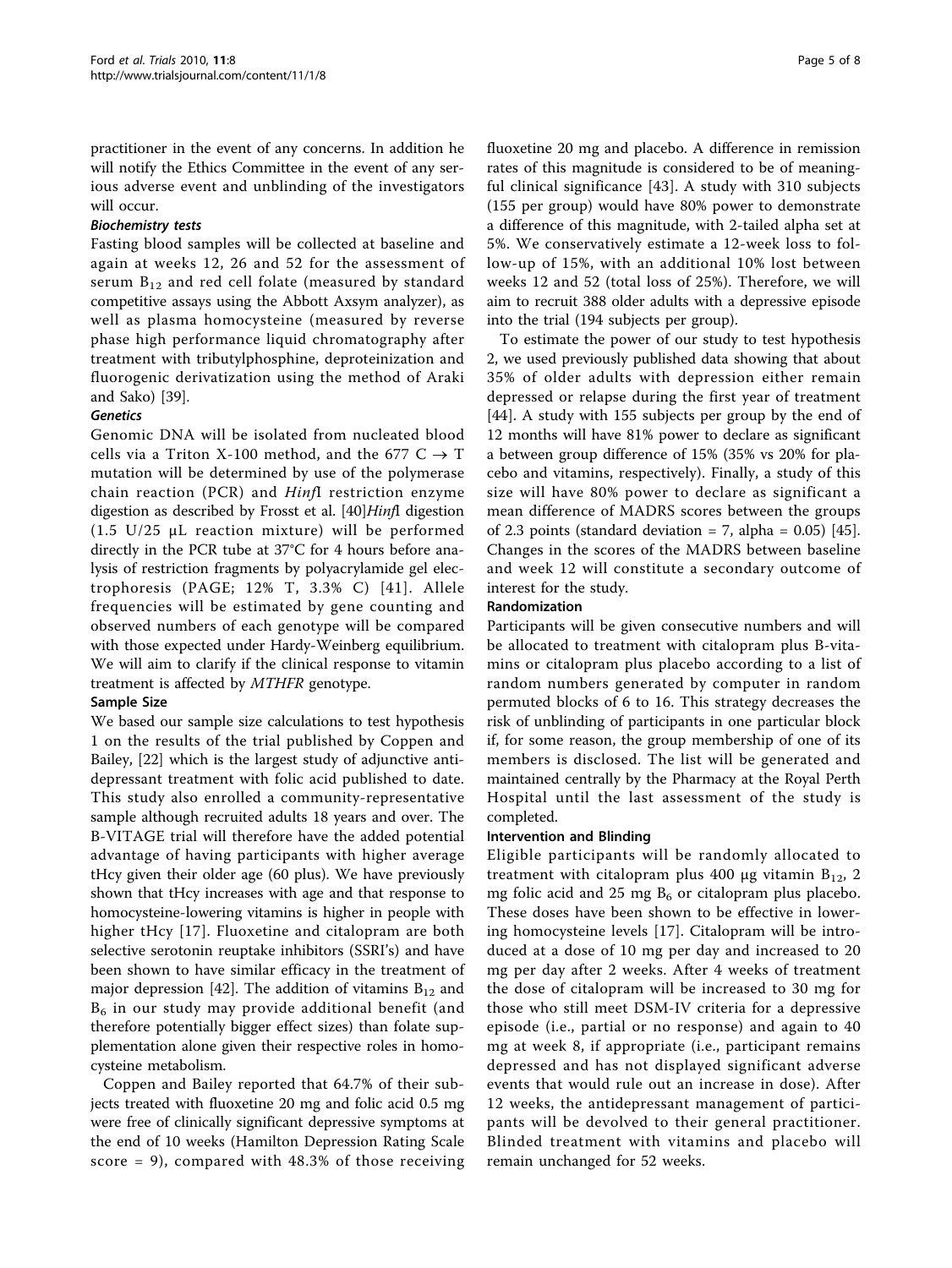The Pharmacy will dispense commercially available citalopram tablets as prescribed by the study psychiatrists. Vitamins and placebo will be administered in the form of one daily oral capsule that will have the same shape, size, color, texture and taste. The capsules containing B-vitamins and placebo will be manufactured by Blackmores, Australia. The Pharmacy will be responsible for dispensing all study medication and will monitor compliance by pill counting. Compliance will be monitored further by regular assessment of the serum concentration of B12 and folate (these results will only be released to the blinded investigators by the Royal Perth Hospital Biochemistry Laboratory after the last study assessment is completed).

#### Assessment Procedures

Participants will be asked to attend the study clinic on six occasions: baseline, 4, 8, 12, 26 and 52 weeks. Participants will be asked to complete a PHQ-9, AUDIT and consent form to screen for potential eligibility prior to attending a baseline assessment. Fasting blood will be collected at baseline as well as weeks 12, 26 and 52. A trained research assistant will administer an abbreviated (for the purpose of the study's objectives) version of the M.I.N.I. focussing on current and past episodes of depression, mania/hypomania, dysthymia and suicidality. All potential participants will then be assessed by one of the study psychiatrists who will administer the MADRS. The MADRS will be repeated during each visit whilst the M.I.N.I. will be administered at baseline, week 12, 26 and 52.

Participant's general practitioners will receive a letter from one of the study psychiatrists following each visit to keep them updated about the progress of their patient and to inform them of the outcome of the various assessments. Advice will be provided about further treatment if needed e.g. treatment of excessive alcohol use, alerting them to the presence of suicidal ideation or psychotic symptoms and suggesting further assessment of cognitive impairment. The table outlines the assessment schedule of the B-VITAGE trial (Table [1](#page-6-0)).

#### Statistical Analysis

Analyses will be conducted based on completers and intention-to-treat. Hypotheses 1 and 2 will be tested using the Pearson's chi-square statistic (proportion of people in the active and placebo groups who show a reduction of 50% or more on the MADRS or who go into remission). To account for the potential effects of dropout, we will repeat our analysis using a mixedeffects model for repeated measures [\[46\]](#page-7-0) to model the fixed categorical effects of treatment, time, and treatment by time interaction, as well as the continuous, fixed covariate of baseline MADRS score. In addition, missing data will be imputed via Imputation by Chained Equations (ICE) [[47\]](#page-7-0) in order to perform the intention-

to-treat analysis. Data will be maintained, managed and analyzed using the statistical package Stata.

#### **Discussion**

Depression is often a chronic and disabling condition [[48\]](#page-7-0) that does not always respond well to antidepressant treatment [[49\]](#page-7-0). This trial will determine if the use of Bvitamins can improve the efficacy of antidepressant treatment amongst older adults with depression. Existing evidence provides some justification for the addition of folic acid to treatment with antidepressants [[20,21](#page-7-0),[23](#page-7-0)] although these trials have generally been of short duration and have been powered to detect large effect sizes only. Previous studies have also enrolled younger participants who have not necessarily met criteria for major depression.

The design of this study has strengths and limitations that merit comment. Firstly, the study is not limited to older adults with elevated total plasma homocysteine and this may raise concerns about the power of the study. We have previously demonstrated that the use of B-vitamins reduces total plasma homocysteine amongst those with or without high homocysteine and those with or without low serum concentration of vitamins  $B_{12}$  and folate [\[17](#page-7-0)]. Consequently, the trial is unlikely to be limited by lack of efficacy of the intervention to reduce total plasma homocysteine. Secondly, it is possible that the 'depressogenic effect' of homocysteine is cumulative and that a 12-week trial is not sufficiently long to promote the changes associated with reduced tHcy (hypothesis 1). We cannot entirely dismiss this possibility, but currently available evidence from other trials of 6 to 10 weeks duration suggests this is unlikely to be the case [[22](#page-7-0)-[24](#page-7-0)]. In addition, the ongoing follow-up of participants for 12 months will enable us to monitor the longer term effects of B-vitamin supplementation on mood.

A third possible concern may be the impact of preexisting antidepressant or vitamin treatment as well as other non-pharmacological treatments (e.g. psychotherapy) that participants may be exposed to. Whilst these may indeed have some impact on the outcomes for individual participants, the process of randomization should hopefully ensure an even distribution of these potential confounders in the two arms. Fourth, there is a possibility that discontinuation rates of vitamins may increase after the more intensive monitoring period of the first 12 weeks of the trial and rates may be higher in the intervention group presuming the hypothesis of improved outcomes in this group is accurate. This will be monitored via pill counts, blood tests and medication diaries with participants given prompts about compliance during each visit. Finally, questions may arise regarding the changes in antidepressant treatment that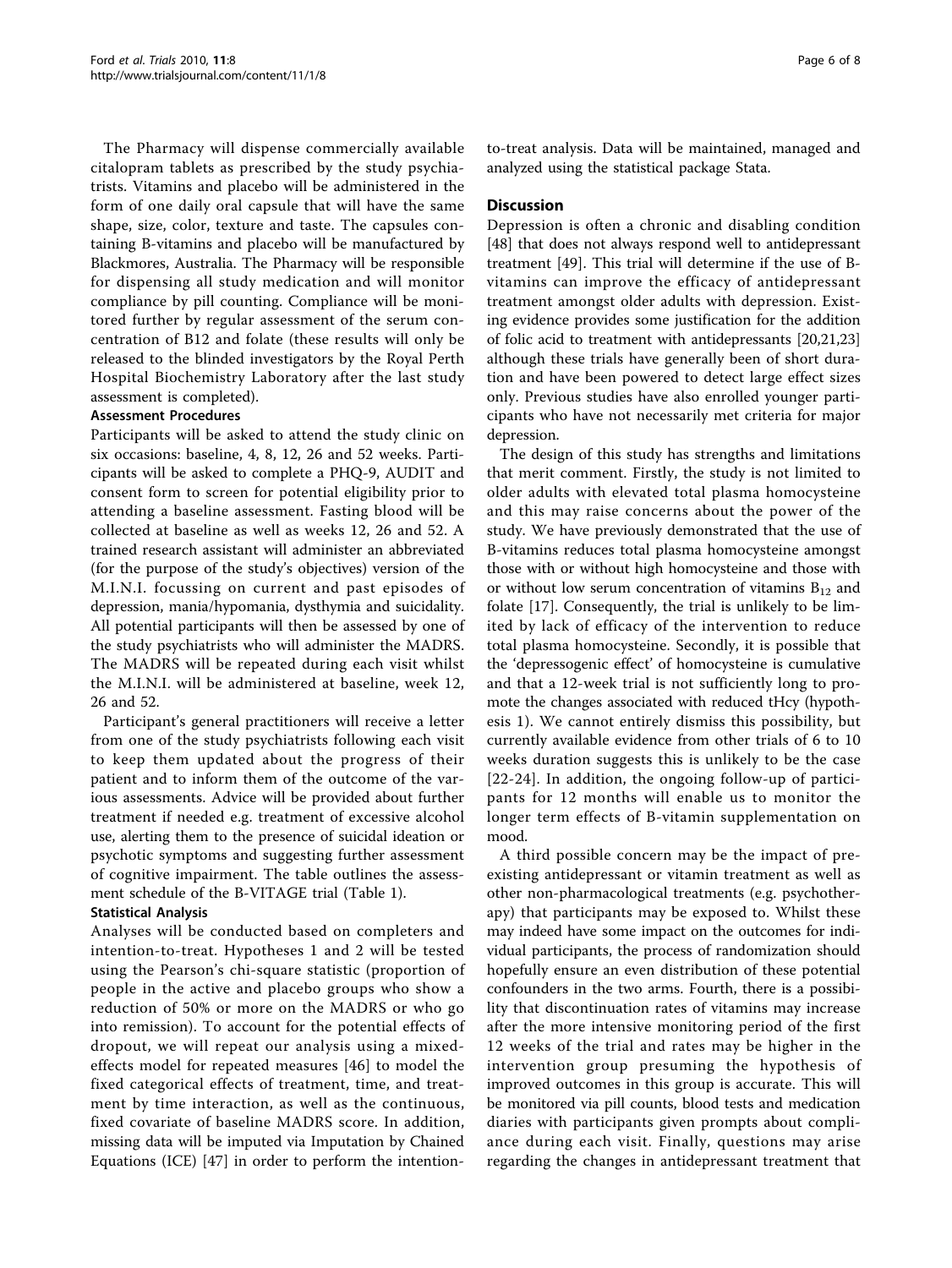<span id="page-6-0"></span>Table 1 Summary of assessments and procedures of the B-VITAGE Trial.

|                   | <b>Baseline</b> | Week 4     | Week 8                   | Week 12                  | Week 26           | Week 52    |
|-------------------|-----------------|------------|--------------------------|--------------------------|-------------------|------------|
| PHQ-9             | YES (screen)    | -          | $\overline{\phantom{0}}$ | -                        |                   |            |
| <b>AUDIT</b>      | YES (screen)    |            | -                        |                          |                   |            |
| Morbidity         | YES (screen)    |            | -                        | $\overline{\phantom{0}}$ |                   |            |
| Lifestyle & drugs | <b>YES</b>      | $\equiv$   | $\overline{\phantom{0}}$ | <b>YES</b>               | <b>YES</b>        | <b>YES</b> |
| <b>MMSE</b>       | <b>YES</b>      |            | $\equiv$                 | $\qquad \qquad -$        | $\qquad \qquad -$ | -          |
| CERAD             | <b>YES</b>      |            |                          | <b>YES</b>               | <b>YES</b>        | <b>YES</b> |
| <b>MADRS</b>      | <b>YES</b>      | <b>YES</b> | <b>YES</b>               | <b>YES</b>               | <b>YES</b>        | <b>YES</b> |
| Saftee            | <b>YES</b>      | <b>YES</b> | YES                      | <b>YES</b>               | <b>YES</b>        | <b>YES</b> |
| Biochemistry      | <b>YES</b>      |            | $\overline{\phantom{0}}$ | <b>YES</b>               | <b>YES</b>        | <b>YES</b> |
| <b>DNA</b>        | <b>YES</b>      | $\equiv$   | $\qquad \qquad =$        | $\qquad \qquad =$        | $\equiv$          | $\equiv$   |
| Pill count        | $\equiv$        | <b>YES</b> | YES                      | <b>YES</b>               | <b>YES</b>        | <b>YES</b> |
| Medication diary  | $\equiv$        | <b>YES</b> | <b>YES</b>               | <b>YES</b>               | <b>YES</b>        | <b>YES</b> |

will take place after week 12 and how those may interfere with the outcomes of the trial. Changes in antidepressant treatment may not be randomly distributed between the two treatment groups and for this reason we will monitor changes of medications and dose for the duration of the trial.

These potential limitations should be seen in the context of the strengths of this trial. We will be enrolling older adults who are perhaps the group who may benefit most from homocysteine-lowering treatment. The trial has well-defined outcomes and is adequately powered to study these. The trial will be run over 12 months and will involve a community sample of participants recruited from a variety of clinical and non-clinical settings. All participants will meet the criteria for a major depressive episode.

It is envisaged that the results of this trial will add further evidence to the homocysteine-depression link and potentially help guide treatment decisions for older adults with depression.

#### Acknowledgements

The investigators thank participants and staff at the WA Centre for Health & Ageing, as well as at the Department of Biochemistry and Pharmacy of the Royal Perth Hospital. Additional thanks are offered to Dr Irne Du Plessis and Benjamin Badcock for their help in the recruitment and running of the trial. Funding/Support: National Health and Medical Research Council of Australia (NHMRC) project grant number 572594 to Almeida, McCaul and Flicker. Financial Disclosures;

No disclosures to report. Role of the Sponsors: The sponsors have no role in the design and conduct of the study.

#### Author details

<sup>1</sup>Western Australian Centre for Health Ageing, Centre for Medical Research, University of Western Australia, Perth, Australia. <sup>2</sup>School of Psychiatry Clinical Neurosciences, University of Western Australia, Perth, Australia. <sup>3</sup>Department of Psychiatry, Royal Perth Hospital, Perth, Australia. <sup>4</sup>School of Medicine Pharmacology, University of Western Australia, Perth, Australia. <sup>5</sup>Department of Geriatric Medicine, Royal Perth Hospital, Perth, Australia. <sup>6</sup>School of Pathology Laboratory Medicine, University of Western Australia, Perth, Australia.<sup>7</sup> Department of Biochemistry, Royal Perth Hospital, Perth, Australia.

#### Authors' contributions

Study concept and design: OPA, KM and LF. Acquisition of data: OPA, AHF, SH, VH, SF, FvB, LF. Drafting of the manuscript: OPA and AHF. Critical revision of the manuscript for important intellectual content: AHF, LF, KM, FvB, SH, VH and OPA.

#### Competing interests

The authors declare that they have no competing interests.

#### Received: 2 November 2009

Accepted: 25 January 2010 Published: 25 January 2010

#### References

- 1. Prince M, Patel V, Saxena S, Maj M, Maselko J, Phillips MR, Rahman A: [No](http://www.ncbi.nlm.nih.gov/pubmed/17804063?dopt=Abstract) [health without mental health.](http://www.ncbi.nlm.nih.gov/pubmed/17804063?dopt=Abstract) Lancet 2007, 370:859-877.
- 2. Beekman AT, Copeland JR, Prince MJ: [Review of community prevalence of](http://www.ncbi.nlm.nih.gov/pubmed/10533549?dopt=Abstract) [depression in later life.](http://www.ncbi.nlm.nih.gov/pubmed/10533549?dopt=Abstract) Br J Psychiatry 1999, 174:307-311.
- 3. Alexopoulos GS, Meyers BS, Young RC, Campbell S, Silbersweig D, Charlson M: '[Vascular depression](http://www.ncbi.nlm.nih.gov/pubmed/9337771?dopt=Abstract)' hypothesis. Archives of General Psychiatry 1997, 54:915-922.
- 4. McCully KS: [Vascular pathology of homocysteinemia: implications for the](http://www.ncbi.nlm.nih.gov/pubmed/5792556?dopt=Abstract) [pathogenesis of atherosclerosis.](http://www.ncbi.nlm.nih.gov/pubmed/5792556?dopt=Abstract) Am J Pathol 1969, 56(1):111-128.
- 5. Almeida OP, McCaul K, Hankey GJ, Norman P, Jamrozik K, Flicker L: [Homocysteine and Depression in Later Life.](http://www.ncbi.nlm.nih.gov/pubmed/18981340?dopt=Abstract) Arch Gen Psychiatry 2008, 65(11):1286-1294.
- 6. Reynolds EH, Preece JM, Bailey J, Coppen A: [Folate deficiency in](http://www.ncbi.nlm.nih.gov/pubmed/5480687?dopt=Abstract) [depressive illnesses.](http://www.ncbi.nlm.nih.gov/pubmed/5480687?dopt=Abstract) Br J Psychiatry 1970, 117:287-292.
- 7. Almeida OP, Flicker L, Norman P, Hankey GJ, Vaskiran S, van Bockxmeer FM, Jamrozik K: [Association of cardiovascular risk factors and disease with](http://www.ncbi.nlm.nih.gov/pubmed/17158633?dopt=Abstract) [depression in later life.](http://www.ncbi.nlm.nih.gov/pubmed/17158633?dopt=Abstract) Am J Geriatr Psychiatry 2007, 15:506-513.
- 8. Bjelland I, Tell GS, Vollset SE, Refsum H, Ueland PM: [Folate, vitamin B12,](http://www.ncbi.nlm.nih.gov/pubmed/12796225?dopt=Abstract) [homocysteine, and the MTHFR 677C->T polymorphism in anxiety and](http://www.ncbi.nlm.nih.gov/pubmed/12796225?dopt=Abstract) [depression: the Hordaland Homocysteine Study.](http://www.ncbi.nlm.nih.gov/pubmed/12796225?dopt=Abstract) Arch Gen Psychiatry 2003, 60:618-626.
- Bottiglieri T, Laundy M, Crellin R, Toone BK, Carney MW, Reynolds EH: [Homocysteine, folate, methylation, and monoamine metabolism in](http://www.ncbi.nlm.nih.gov/pubmed/10896698?dopt=Abstract) [depression.](http://www.ncbi.nlm.nih.gov/pubmed/10896698?dopt=Abstract) J Neurol Neurosurg Psychiatry 2000, 69:228-232.
- 10. Dimopoulos N, Piperi C, Salonicioti A, Psarra V, Gazi F, Papadimitriou A, Lea RW, Kalofoutis A: [Correlation of folate, vitamin B12 and](http://www.ncbi.nlm.nih.gov/pubmed/17320847?dopt=Abstract) [homocysteine plasma levels with depression.](http://www.ncbi.nlm.nih.gov/pubmed/17320847?dopt=Abstract) Clin Biochem 2007, 40:604-608.
- 11. Penninx BW, Guralnik JM, Ferrucci L, Fried LP, Allen RH, Stabler SP: [Vitamin](http://www.ncbi.nlm.nih.gov/pubmed/10784463?dopt=Abstract) [B\(12\) deficiency and depression in physically disabled older women:](http://www.ncbi.nlm.nih.gov/pubmed/10784463?dopt=Abstract) [epidemiologic evidence from the Women](http://www.ncbi.nlm.nih.gov/pubmed/10784463?dopt=Abstract)'s Health and Aging Study. Am J Psychiatry 2000, 157:715-721.
- 12. Ramos MI, Allen LH, Haan MN, Green R, Miller JW: [Plasma folate](http://www.ncbi.nlm.nih.gov/pubmed/15447915?dopt=Abstract) [concentrations are associated with depressive symptoms in elderly](http://www.ncbi.nlm.nih.gov/pubmed/15447915?dopt=Abstract) [Latina women.](http://www.ncbi.nlm.nih.gov/pubmed/15447915?dopt=Abstract) Am J Clin Nutr 2004, 80:1024-1028.